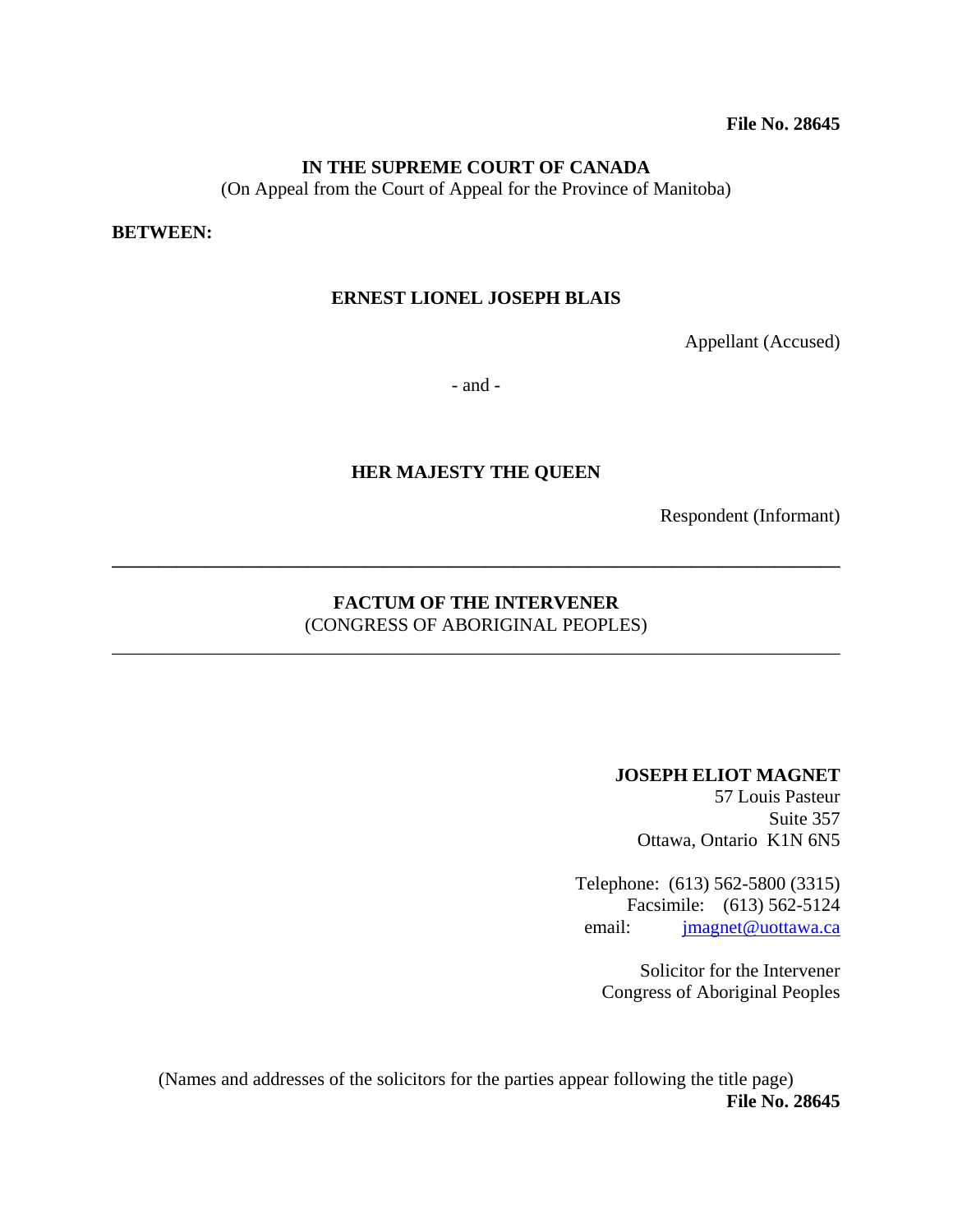## **IN THE SUPREME COURT OF CANADA**

(On Appeal from the Court of Appeal for the Province of Manitoba)

**BETWEEN:**

## **ERNEST LIONEL JOSEPH BLAIS**

Appellant (Accused)

- and -

## **HER MAJESTY THE QUEEN**

Respondent (Informant)

## **FACTUM OF THE CONGRESS OF ABORIGINAL PEOPLES** \_\_\_\_\_\_\_\_\_\_\_\_\_\_\_\_\_\_\_\_\_\_\_\_\_\_\_\_\_\_\_\_\_\_\_\_\_\_\_\_\_\_\_\_\_\_\_\_\_\_\_\_\_\_\_\_\_\_\_\_\_\_\_\_\_\_\_\_\_\_\_\_\_\_\_\_\_\_

**\_\_\_\_\_\_\_\_\_\_\_\_\_\_\_\_\_\_\_\_\_\_\_\_\_\_\_\_\_\_\_\_\_\_\_\_\_\_\_\_\_\_\_\_\_\_\_\_\_\_\_\_\_\_\_\_\_\_\_\_\_\_\_\_\_\_\_\_\_\_\_\_\_\_\_\_\_\_** 

**File No. 28645**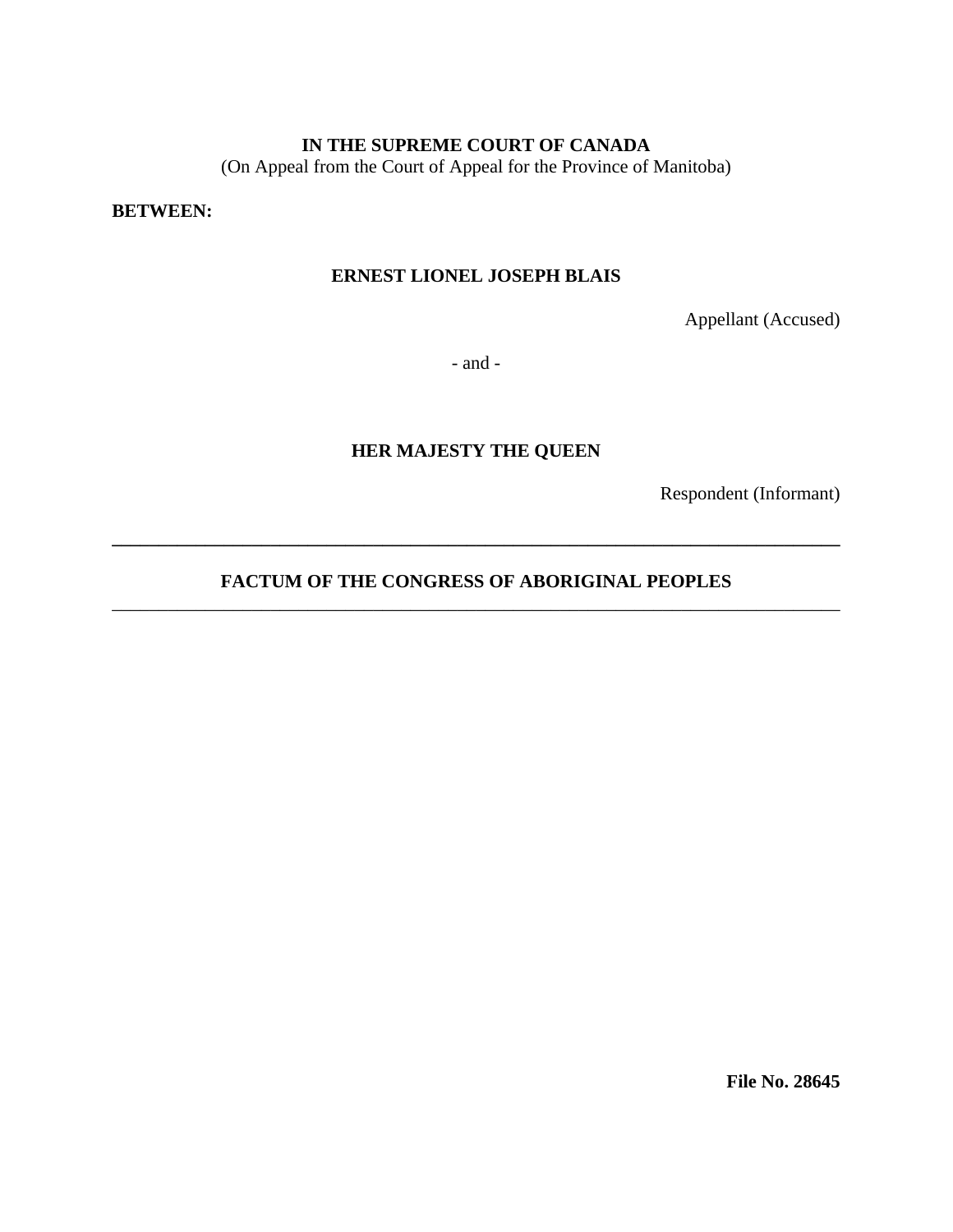## **IN THE SUPREME COURT OF CANADA**

(On Appeal from the Court of Appeal for the Province of Manitoba)

#### **BETWEEN:**

## **ERNEST LIONEL JOSEPH BLAIS**

Appellant (Accused)

- and -

#### **HER MAJESTY THE QUEEN**

Respondent (Informant)

## **FACTUM OF THE CONGRESS OF ABORIGINAL PEOPLES**

#### **TABLE OF CONTENTS**

#### **PART I - STATEMENT OF FACTS**

## **PART II - POINTS IN ISSUE**

## **PART III - ARGUMENT**

- **(a) Canada Dealt with Métis as Indians before and after Confederation**
- **(b) The Constitutional Boundaries of the Term "Indians" are Imprecise**
- **(c) The** *Nowegijick* **Principle**
- **(d) The Purpose of paragraph 13 of the** *NRTA*
- **(e) Metis who were Indians in 1870 are the same Metis who were Indians in 1930**

#### **PART IV - ORDER REQUESTED**

**PART V - TABLE OF AUTHORITIES**

**PART I - STATEMENT OF FACTS**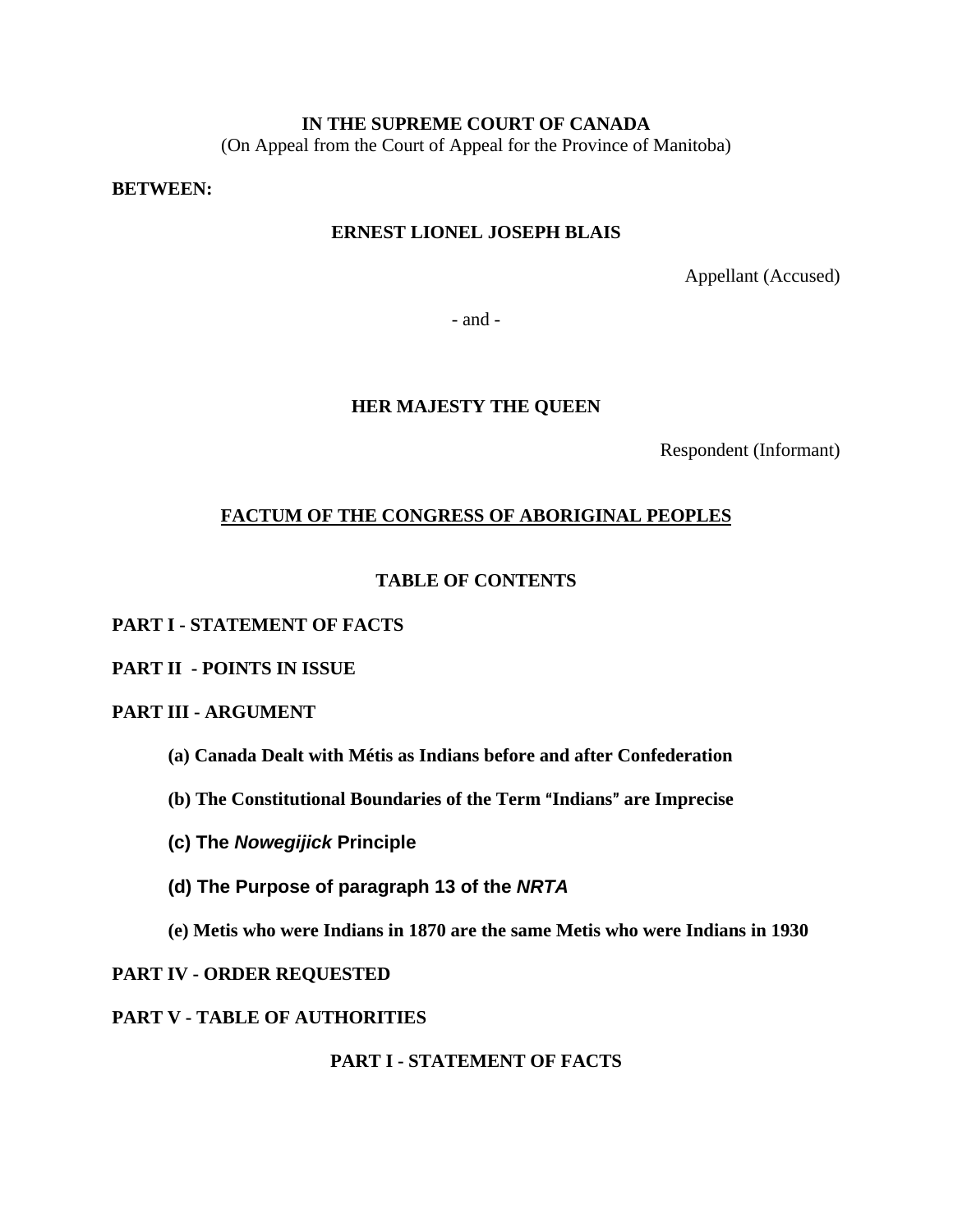1. *This Intervener and its Perspective.* The Congress of Aboriginal Peoples brings together into one national Aboriginal organization twelve provincial and territorial affiliates which represent approximately 850,000 Métis and off-reserve Indian peoples.

2. Intervener adopts the facts as stated in the Appellant's factum.

# **PART II - POINTS IN ISSUE**

3. Is the Appellant, being a Métis, encompassed by the term "Indian" in paragraph 13 of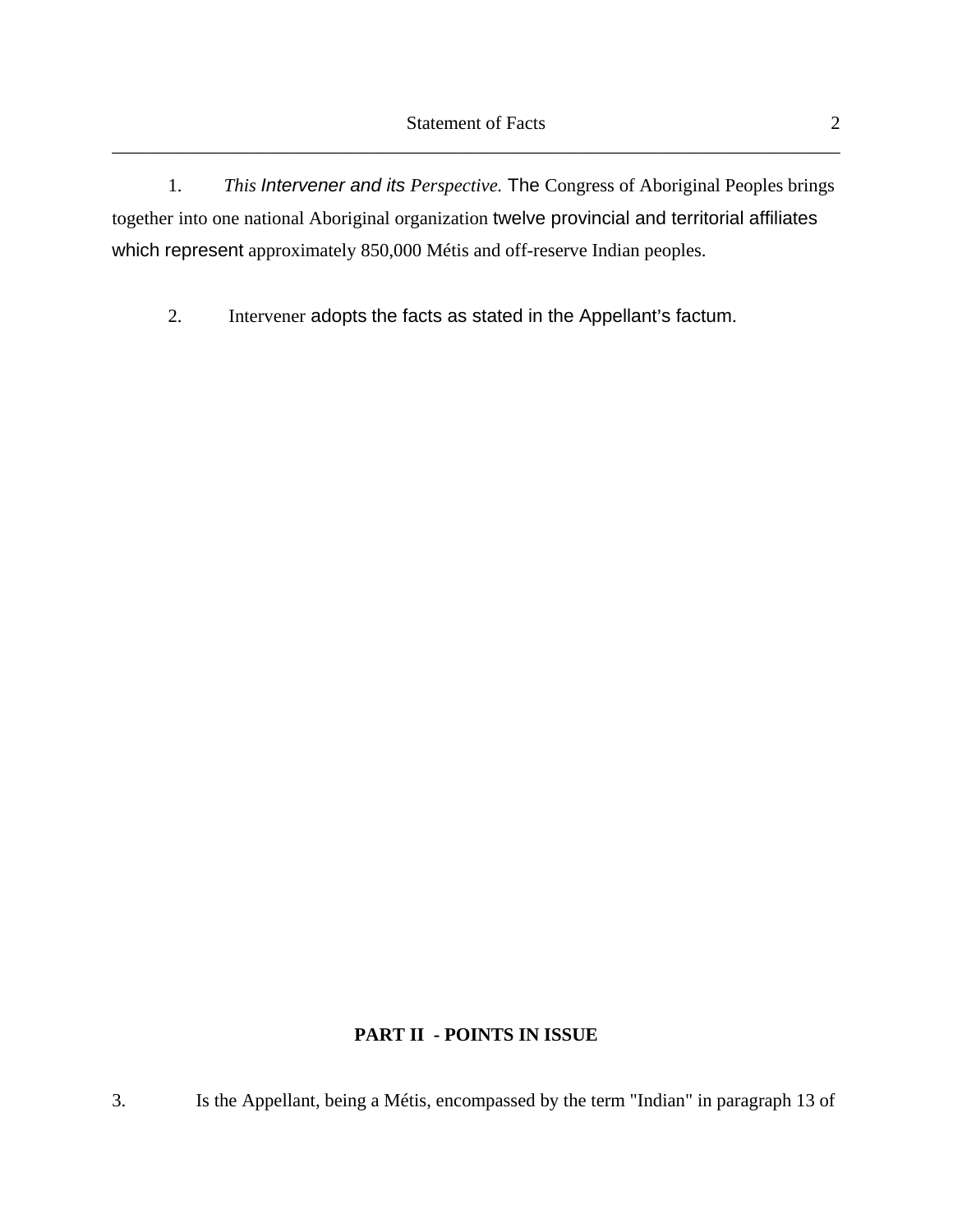the Natural Resources Transfer Agreement, 1930?

4. Intervener submits that the Appellant, being Métis, is an Indian within para. 13 of the NRTA.

# **PART III - ARGUMENT**

5. The Royal Commission on Aboriginal Peoples observed: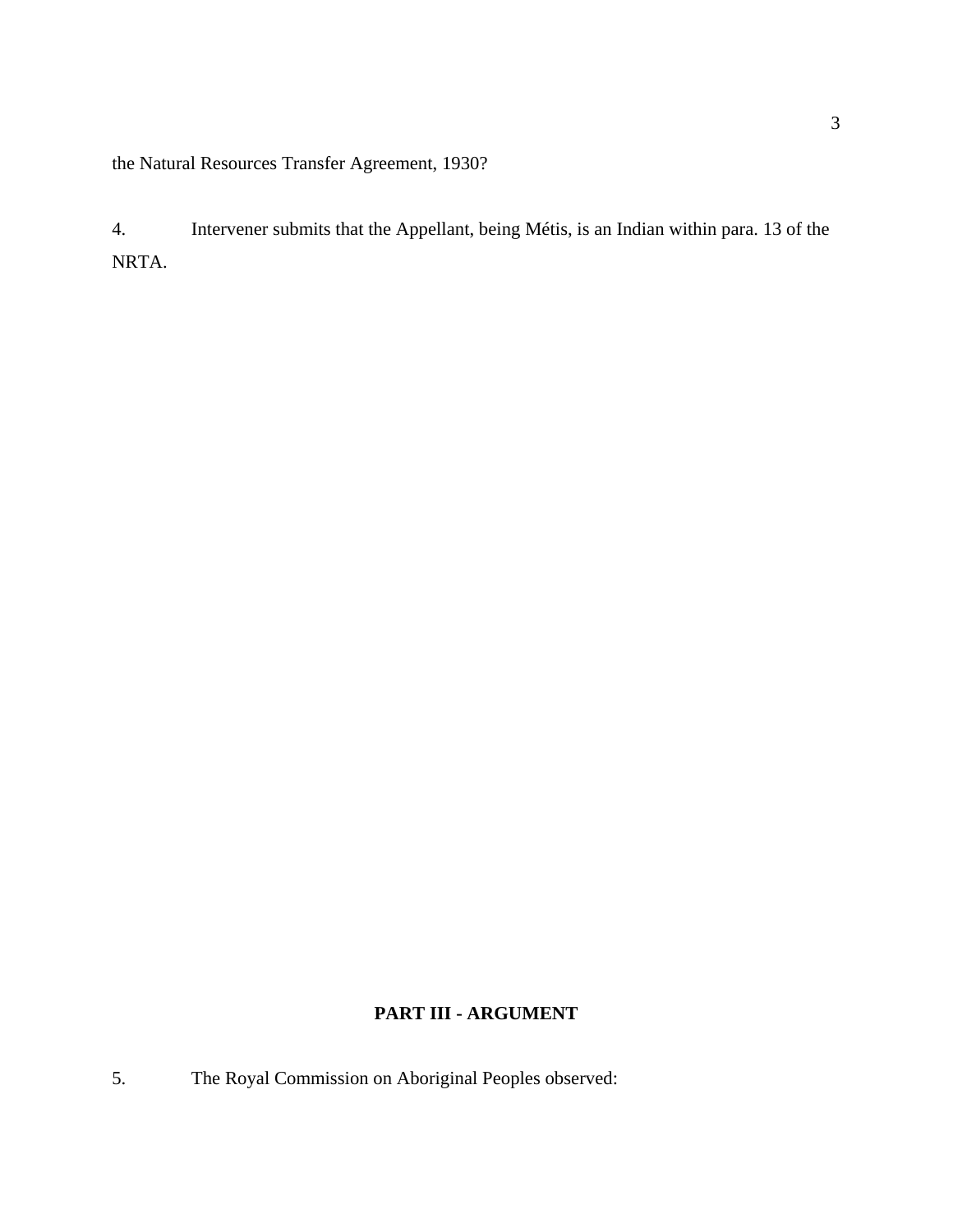A further argument that can be made as evidence of the inclusion of Métis in the *Constitution Act, 1930* is the fact that the term Indian or Indians has never been defined in any of Canada's constitutional documents. From the *Royal Proclamation of 1763*  to the *Constitution Act, 1982*, there is strong support for the view that the term Indians was used generically to refer to Indigenous or Aboriginal peoples. In 1982, Aboriginal peoples replaced the term.... There does not appear to be any reason to believe that the term Indians had a different meaning in different constitutional documents as Canada's constitution evolved.

RCAP, *Report*, Vol. 4, p. 370

*Re Eskimos* [1939] S.C.R. 104 (per Kerwin J: "When the Imperial Parliament enacted that there should be confided to the Dominion Parliament power to deal with 'Indians and Lands reserved for the Indians' the intention was to allocate to it authority over all the aborigines within the territory to be included within the confederation.")

6. *Overview.* RCAP's conclusion that Métis are within the meaning of "Indians" in para.13 of the *NRTA* is buttressed by five considerations, which this factum develops:

(a) Canadian authorities, before and immediately after Confederation, referred to the Métis as Indians, and dealt with them as such;

(b) The constitutional boundaries of "Indians" have never been clear. Parliament and Federal administrative instrumentalities have played upon this ambiguity to include and exclude Métis from Federal regimes as suited their objectives;

(c) The *Nowegijick* principle applied to specific rights at *NRTA* para. 13 should resolve this ambiguity in favour of Aboriginal people. It is specious and dishonourable for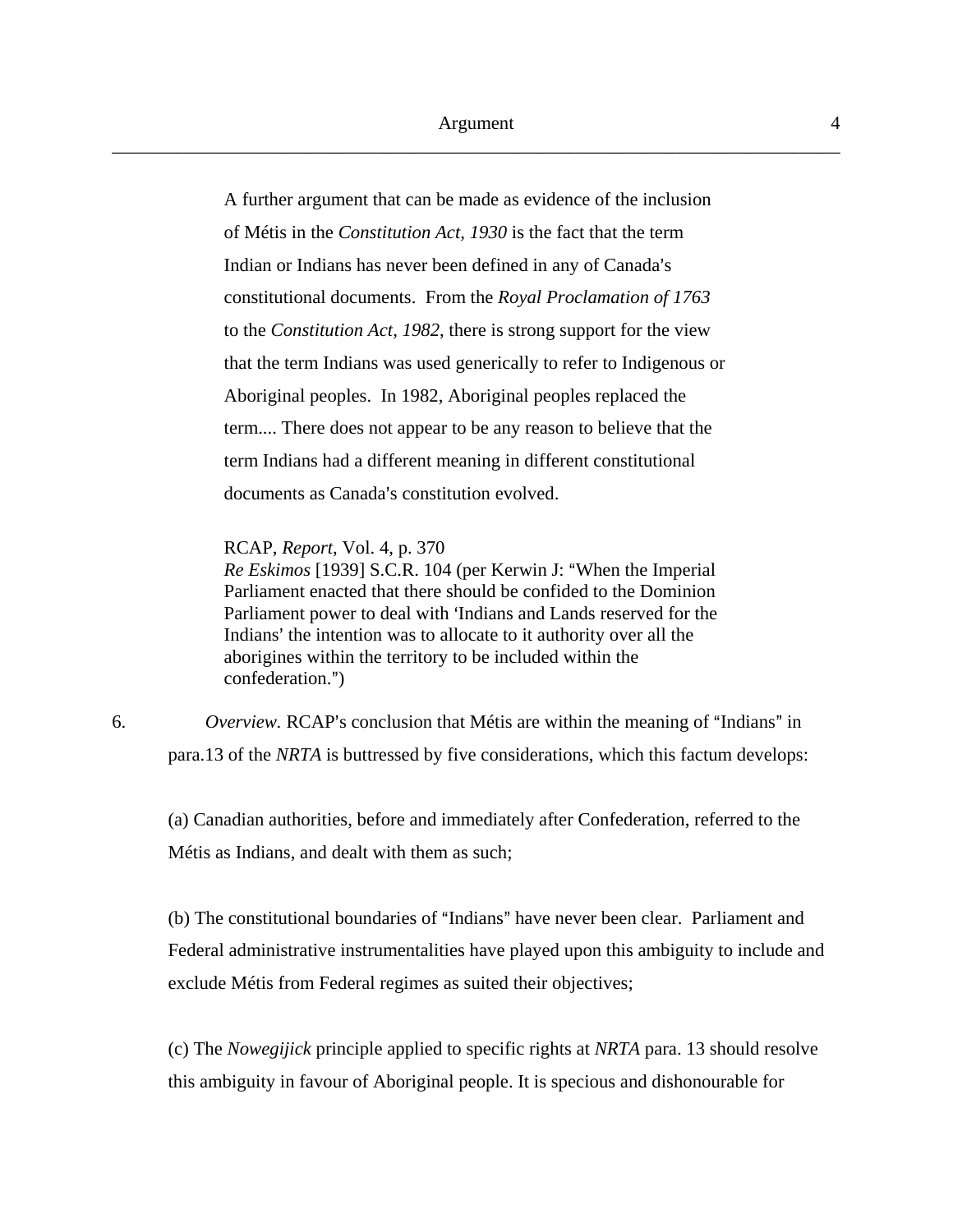governments to invent a non-existent conflict between Métis and Indians about harvesting game when there is no evidence of scarcity, the province of Manitoba is huge and its population small, and no representative of any Indian Nation has appeared before any court here, or any court in *Powley,* to make or support this point;

(d) The purpose of the *NRTA*, para.13 was to assure to Aboriginal people who depended on hunting for survival that nothing in the transfer would threaten their survival. In 1930, many Métis depended on hunting for survival, as do many today. It is an affront to the honour of the Crown to suppose that the transfer made the subsistence way of life of these many Métis dependant on the pleasure of the province;

(e) Canada acquired control of Manitoba lands in 1870 through a settlement with the Métis designed "towards the extinguishment of the Indian Title to the lands in the Province". Canada then knew the Métis as "Indians" because only "Indians" could have Indian title. Canada's control of Manitoba's lands created an anomalous situation: Canada did not control the lands of the original four provinces in 1867, nor did it control the lands of British Columbia admitted to Confederation in 1871. The anomaly was corrected by the *NRTA* in 1930. The "Indians" referred to in para 13 of the *NRTA* included the same "Indians"  $-$  ie, the Métis  $-$  in respect of which the anomaly of 1870 was created.

#### **(a) Canada Dealt with Métis as Indians before and after Confederation**

7. In a letter dated March 14, 1818 on Half Breed Nationalism, William McGillivray, a leading agent for the North-West Company, referred to a "treaty" in 1814 between the "halfbreeds and the colonists;"  $(p. 138)$ . At p. 140 he states:

The assemblage of the half-breeds requires a little further comment ... they one and all look upon themselves as members of **an independent tribe of natives**, entitled to a property in the soil, to a flag of their own,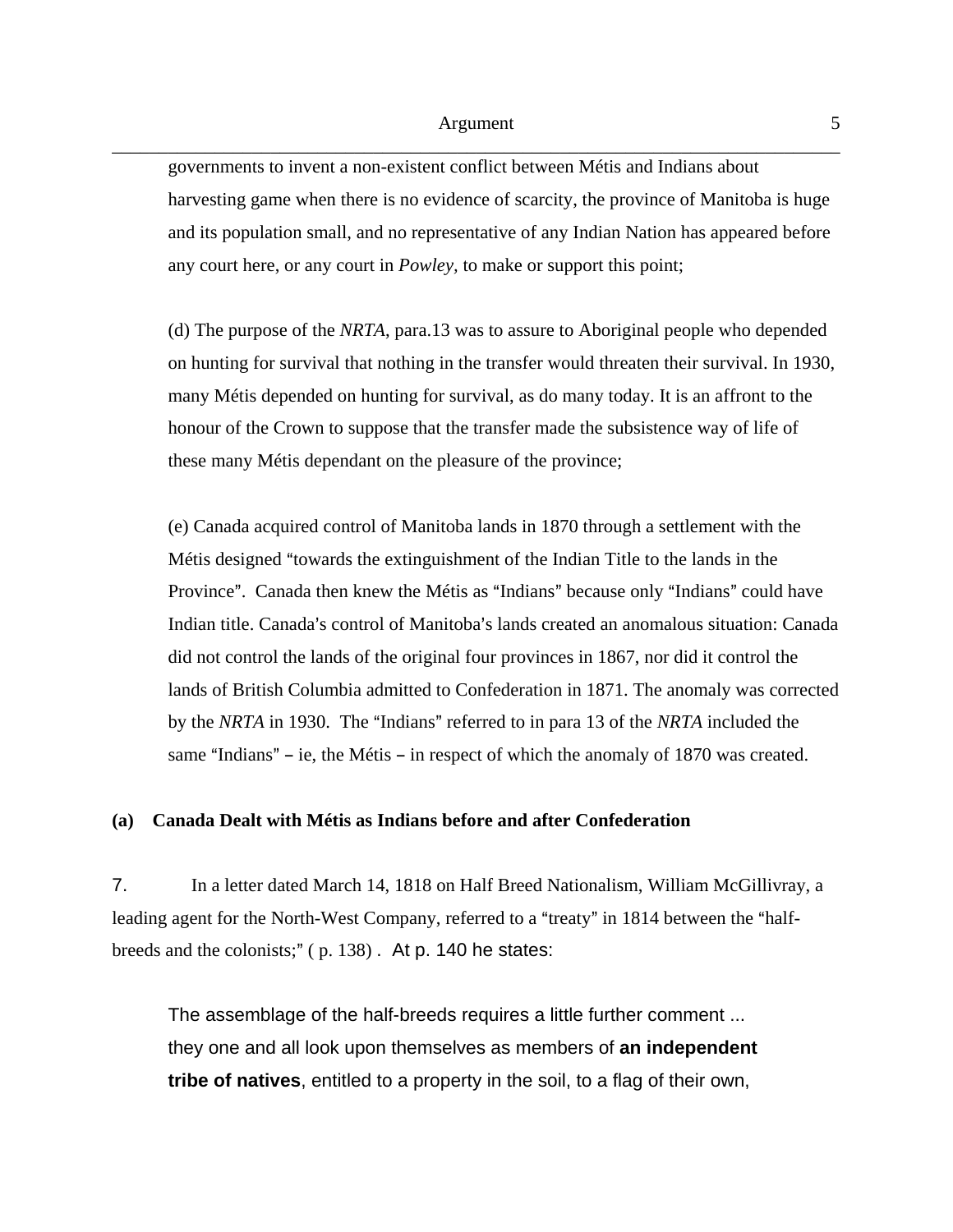and to protection from the British Government.

It is absurd to consider them legally in any other light than as Indians; the British law admits of no filiation of illegitimate children but that of the mother; and as these persons cannot in law claim any advantage by paternal right, it follows, that they ought not to be subjected to any disadvantages which might be supposed to arise from the fortuitous circumstances of their parentage.

**Being therefore Indians**, they, as is frequently the case among the tribes in this vast continent, as *young men* (the technical term for warrior) have a right to form a new tribe on any unoccupied, or (according to the Indian law) any conquered territory. That the half-breed under the denominations of *bois brulés* and *metifs* have **formed a separate and distinct tribe of Indians** for a considerable time back, has been proved to you by various depositions. [Emphasis added.]

*Respondent's Record*, I, p. 186 (the full text appears in the Authorities)

8. *An Act for the Better Protection of the Lands and Property of the Indians in Lower Canada*, S.P.C. 1850, c. 42 (13 & 14 Vict, Prov. of Can.) was the first Canadian statute to define "Indians". It defined Indians as including Metis.

> Be it declared and enacted: That the following classes of persons are and shall be considered as Indians...*Secondly*. -All persons intermarried with any such Indians and residing amongst them, *and the descendants of all such persons*...; (emphasis added).

9. One year after Confederation, the *Department of Secretary of State Act* enacted, for certain purposes, a similar definition of 'Indians' that likewise included the Metis:

> s. 15. ...the following persons and classes of persons, and none other, shall be considered as Indians...*Secondly*. All persons residing among such Indians, whose parents were or are, or either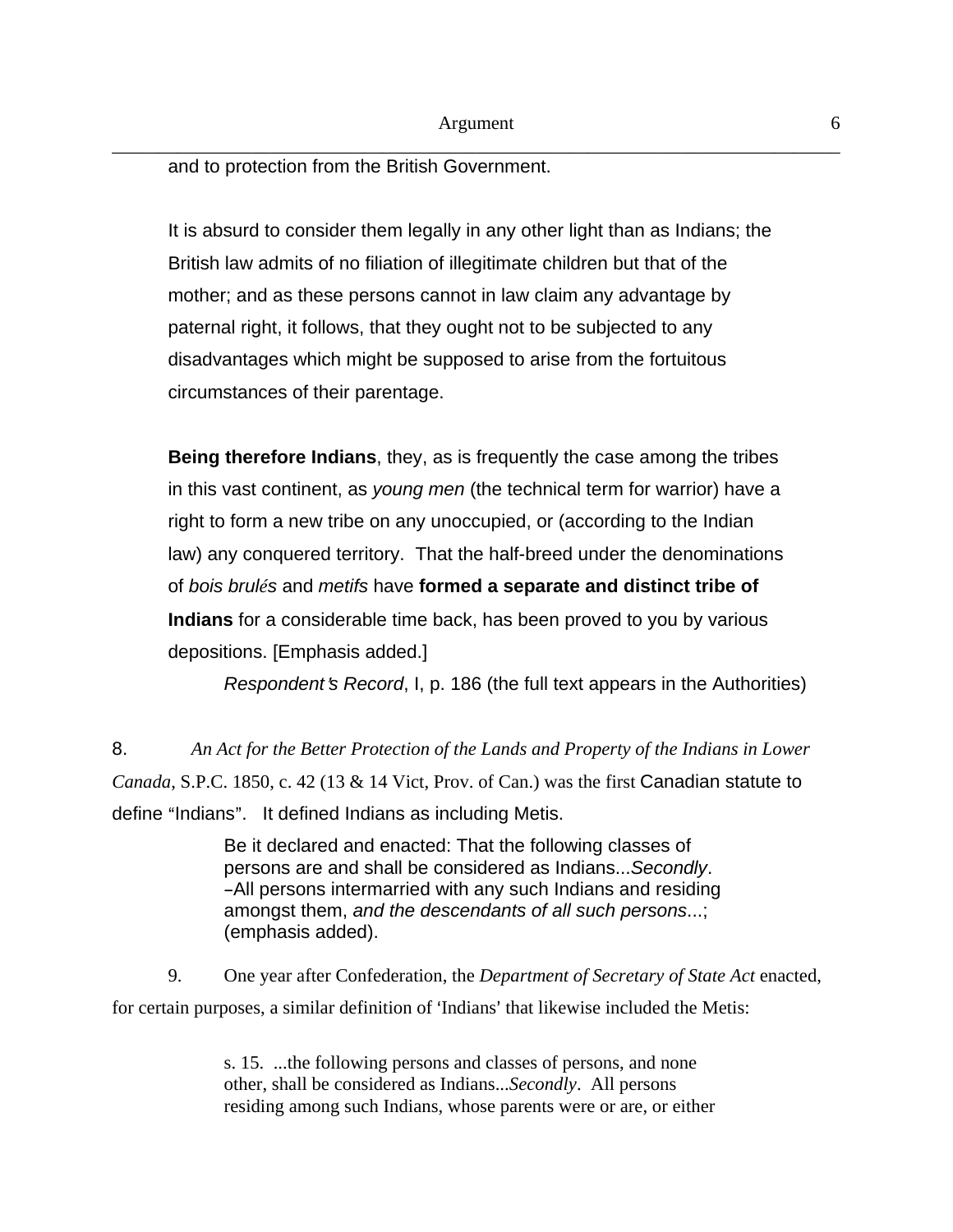of them was or is, descended on either side from Indians or an Indian reputed to belong to the particular tribe, band or body of Indians interested in such lands or immoveable property, *and the descendants of all such persons*... (emphasis added)

*Department of Secretary of State Act*, S.C. 1868, c. 42, s. 15

10. On May 2, 1870, Sir John A. MacDonald introduced the *Manitoba Act*, into the House of Commons. To explain why a reservation of land was made for the Métis, he said:

That in order to compensate the claims of the half-breed population, as **partly inheriting the Indian rights**, there shall be placed at the disposal of the local Legislature one million and a half acres of land to be selected anywhere in the territory of the Province of Manitoba, by the said Legislature, in separate or joint lots, having regard to the usages and customs of the country, out of all the lands now not possessed, to be distributed as soon as possible amongst the different heads of half breed families according to the number of children of both sexes then existing in each family under such legislative enactments, which may be found advisable to secure the transmission and holding of the said lands amongst the half breed families --- To extinguish Indian claims.

#### 11. Prime Minister Macdonald also told the House:

There shall, however, out of the lands there, **be a reservation for the purpose of extinguishing the Indian title**, of 1,200,000 acres. That land is to be appropriated as a reservation for the purpose of settlement **by half-breeds and their children** of whatever origin on very much the same principle as lands were appropriated to U.E. Loyalists for purposes of settlement by their children. **This reservation, as I have said, is for the purpose of extinguishing the Indian title** and all claims upon the lands with the limits of the Province... [Emphasis added.]

12. Later the same day, Prime Minister Macdonald said in the House (pp. 1329-1330):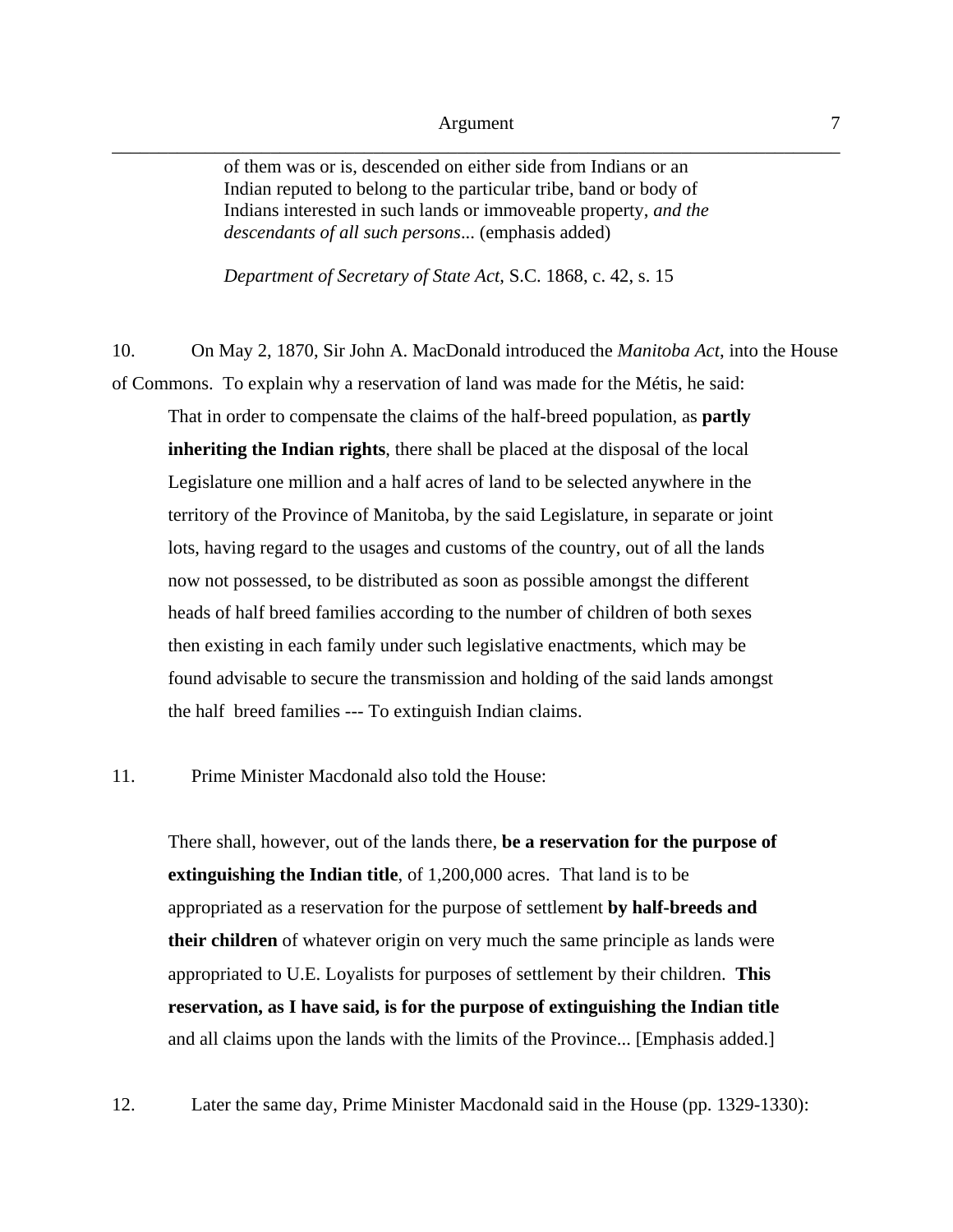... the reservation of 1,200,000 acres which it was proposed to place under the control of the Province, was not for the purpose of buying out the full blooded Indians and extinguishing their titles. There were very few such Indians remaining in the Province, but such as there were they would be distinctly under the guardianship of the Dominion Government. **The main representatives of the original tribes were their descendants, the half-breeds**... [Emphasis added.]

13. On May 9, 1870 Sir Georges E. Cartier, the second most important figure in the government of Canada, told the House (p.1450):

... that **any inhabitant of the Red River country having Indian blood in his veins was considered to be an Indian**. They were dealing now with a territory in which Indian claims had been extinguished, and now had to deal with their descendant - the half-breeds. That was the reason the new Province had been made so small. [Emphasis added.]

14. It should be obvious that only "Indians" are capable of having "Indian title".

## **(b) The Constitutional Boundaries of the Term "Indians" are Imprecise**

15. The constitutional boundaries of the term "Indians" have never been clearly defined.

16. *Inclusion of Métis in the Indian Act*. Parliament included some Métis as "Indians" in successive versions of the *Indian Act* until 1951. The first *Indian Act*, in 1876, defined "Indian" as "Any male person of Indian blood reputed to belong to a particular band" and "any child of such person". Under this *Act*, mixed blood persons generally were "Indians".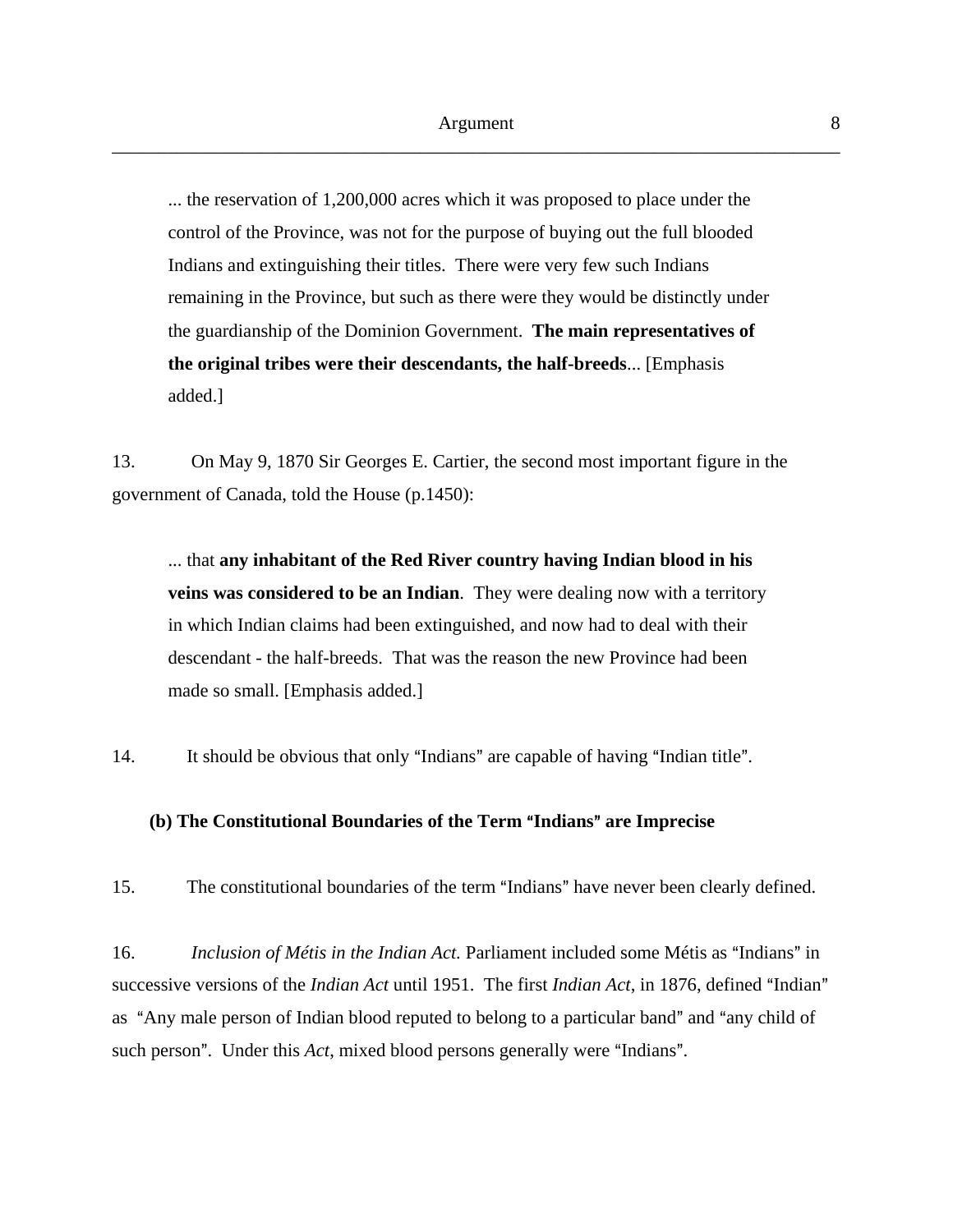\_\_\_\_\_\_\_\_\_\_\_\_\_\_\_\_\_\_\_\_\_\_\_\_\_\_\_\_\_\_\_\_\_\_\_\_\_\_\_\_\_\_\_\_\_\_\_\_\_\_\_\_\_\_\_\_\_\_\_\_\_\_\_\_\_\_\_\_\_\_\_\_\_\_\_\_\_\_ 17. The 1876 *Act* provided "that no half-breed in Manitoba who has shared in the distribution of half-breed lands shall be accounted an Indian" and that "no half-breed head of family...shall, unless under very special circumstances...be accounted an Indian." The felt necessity to exclude Manitoba "half-breeds" who participated in the *Manitoba Act* land distribution suggests, as the Courts and commentators have observed, that Parliament considered that the usual reach of the term "Indians" included Métis.

> *R. v. Howson*, (1894) 1 Terr. L.R. 492, at 495 (NWTSC en banc). *Indian Act*, S.C. 1876, c. 18, s. 3.3 (*e*). B. Morse and J. Giokas, "Do the Métis Fall Within Section 91(24) of the **Constitution Act, 1877?", Aboriginal Self-Government: Legal and** *Constitutional Issues - Papers Prepared as Part of the Research Program of the Royal Commission on Aboriginal Peoples* (Ottawa: Minister of Supply and Services Canada, 1995) 140.

18. Successive *Indian Acts* continued to include some Métis as 'Indians', and to exclude "half-breeds in Manitoba" who accepted scrip. The *Indian Act* of 1927, in force at the time of the *NRTA* in 1930, is no exception. Only with the 1951 *Indian Act* were all Métis who accepted scrip, regardless of province of residence, excluded from the *Indian Act* regime.

> *Indian Act*, R.S.C. 1927, c. 98, s. 16. *Indian Act*, S.C. 1951, c. 29, s. 12

19. *Inclusion of Métis in the Treaties.* Canada's treaties with Indians allowed many "half-breeds" living among the Indians to be included as "Indians". Prof. Morse and Mr. Giokas explained that:

> Persons of mixed ancestry were treaty beneficiaries under the Robinson and subsequent numbered treaties, and in at least one instance they entered an Indian treaty by way of adhesion as a separate group designated as 'half-breed'...

Morse and Giokas, supra., at 193.

20. In 1871 Indian Commissioner Wemyss M. Simpson wrote to the Secretary of State for the Provinces to say that: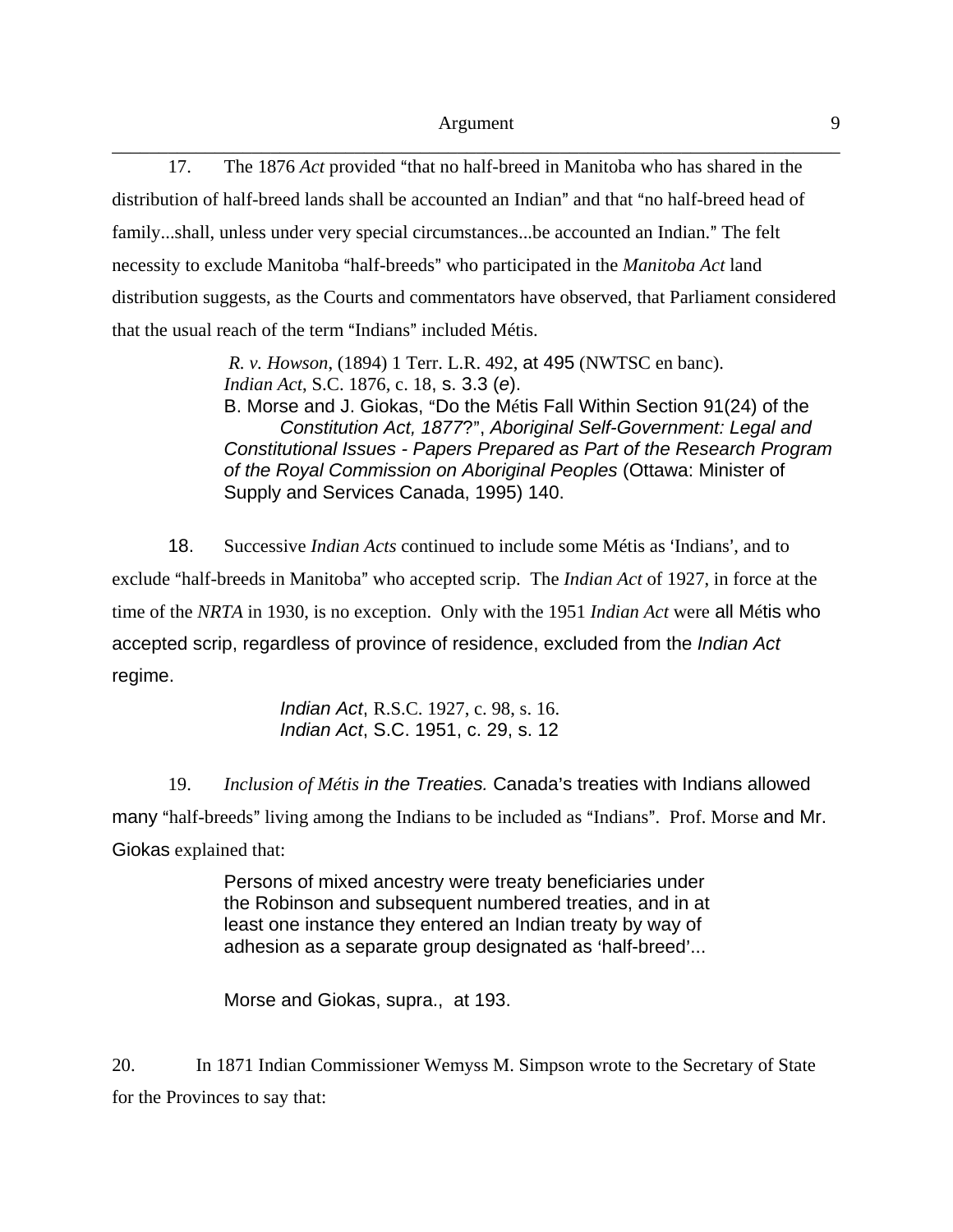During the payment of the several bands, it was found that in some...a number of those residing among the Indians, and calling themselves Indians, are in reality half-breeds, and entitled to share in the land grant under the provisions of the *Manitoba Act*. I was most particular, therefor, in causing it to be explained...that any person now electing to be classed with Indians...would...thereby forfeit his or her right to another grant as a half-breed.

Morse and Giokas, supra., p. 140.

A. Morris, *The Treaties of Canada With the Indians of Manitoba and the North-West Territories* (Saskatoon: Fifth House Publishers, 1991) at 41.

21. Federal government agents negotiating treaties on the Prairies in the late nineteenth century found it difficult to distinguish between "pure" Indians and the "half-breeds", many of whom were living among the Indians and following the "Indian mode of life". Various treaty commissioners permitted "half breeds" to choose scrip or adherence to treaties between Canada and 'full-blooded' Indians. RCAP documented this as follows:

> There is evidence that the scrip commissioner, Mr. McKenna (who also happened to be the treaty commissioner) assured the Métis in the area covered by Treaty 10 that their way of life would not be affected by accepting scrip. Most Métis, like their Indian relations and neighbours, had no other way to survive, a point supported by the commissioner in his report: 'The Indians dealt with are in character, habit and manner of dress and mode of living similar to the Chipewyans and Crees of the Athabaska country. It is difficult to draw a line of demarcation between those who classed themselves as Indians and those who elected to be *treated with* as half-breeds. Both dress alike and follow the same mode of life...'

RCAP, *Report*, Vol. 4, p. 360.

22. Canada's practice of allowing Métis a choice of adhering to treaties or accepting scrip illustrates that the Federal Government accepted that Métis people were "Indians" by virtue of their ancestry and way of life, and sufficiently "Indian" to be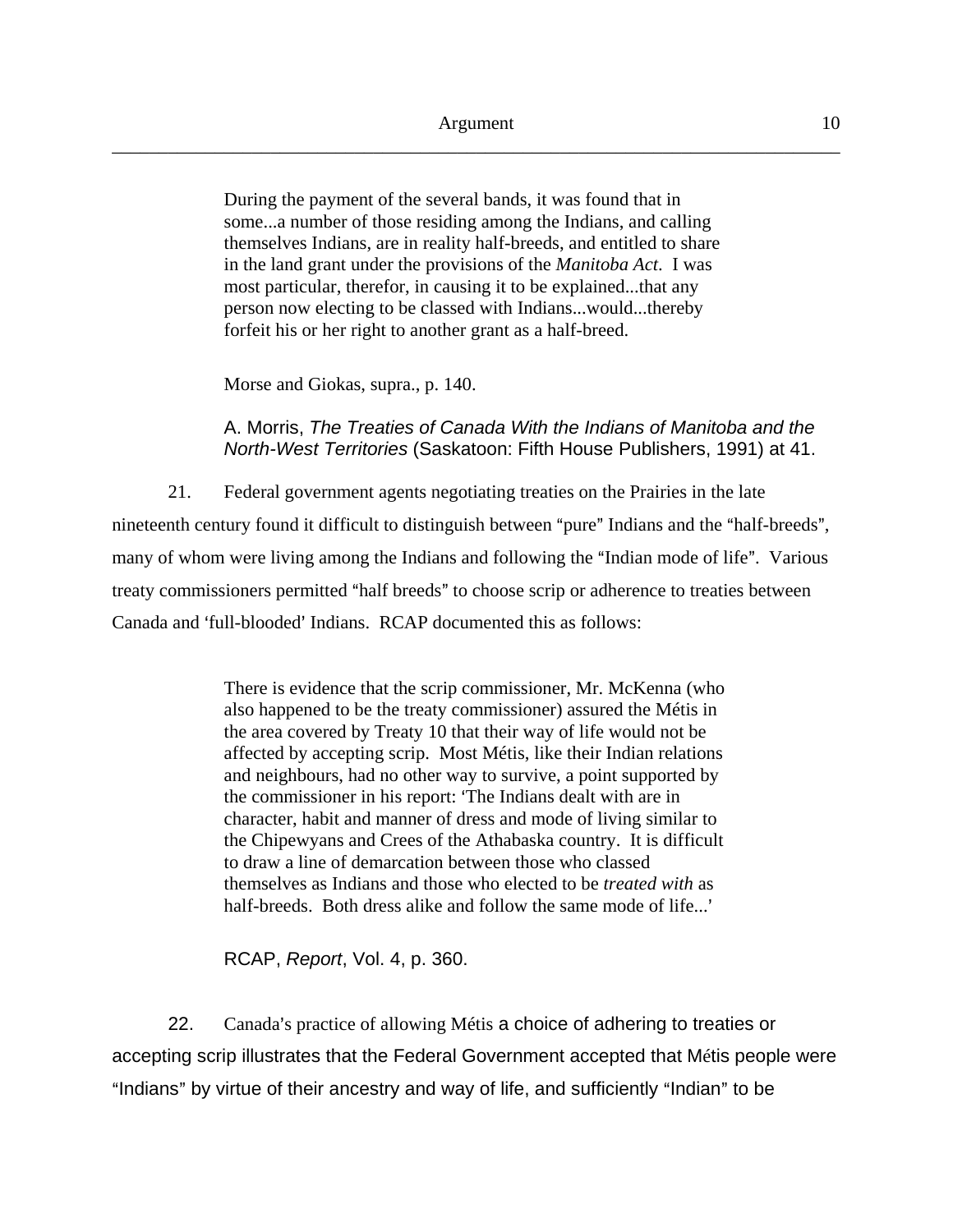\_\_\_\_\_\_\_\_\_\_\_\_\_\_\_\_\_\_\_\_\_\_\_\_\_\_\_\_\_\_\_\_\_\_\_\_\_\_\_\_\_\_\_\_\_\_\_\_\_\_\_\_\_\_\_\_\_\_\_\_\_\_\_\_\_\_\_\_\_\_\_\_\_\_\_\_\_\_ grouped with "pure" Indians under the same treaties.

23. That Canada put Métis people to a choice of treaty or script, and the resulting Métis act of choosing, is not an act of selecting *constitutional identity*. This was merely a choice of statutory regimes. Canada has no power to put Métis or Indians to a choice of *constitutional identity*. Métis people are what they are under the constitution, regardless of any statutory definition or administrative regime.

24. Prof. Morse and Mr. Giokas concluded:

Federal policy, practice and legislative intent show that mixed-blood persons generally and the Métis Nation of the West have always been dealt with in the final analysis as possessing 'Indian title' on the basis that they were 'Indians' in a constitutional sense and in the sense of being indigenous people rather than Europeans.

Morse and Giokas, supra., p. 192

# **(c) The** *Nowegijick* **Principle**

25. There is obviously a margin of appreciation surrounding the term "Indian" in the constitution in general and paragraph 13 of the *NRTA* in particular. In cases of ambiguity involving constitutional provisions relating to Aboriginal people, "doubtful provisions should be resolved in favour of the Indians". The *Nowegijick* principle is not limited to statutes dealing with Indians in the narrow sense, but extends to the interpretation of the rights of all Aboriginal peoples under the constitution. In *R. v. Sutherland*, Dickson J held that para. 13 of the Manitoba *NRTA* at issue here

> should be interpreted so as to resolve any doubts in favour of the Indians, the beneficiaries of the rights assured by the paragraph.

*R. v. Nowegijick*, [1983] 1 S.C.R. 29 *R. v. Sutherland*, [1980] 2 S.C.R. 451, 464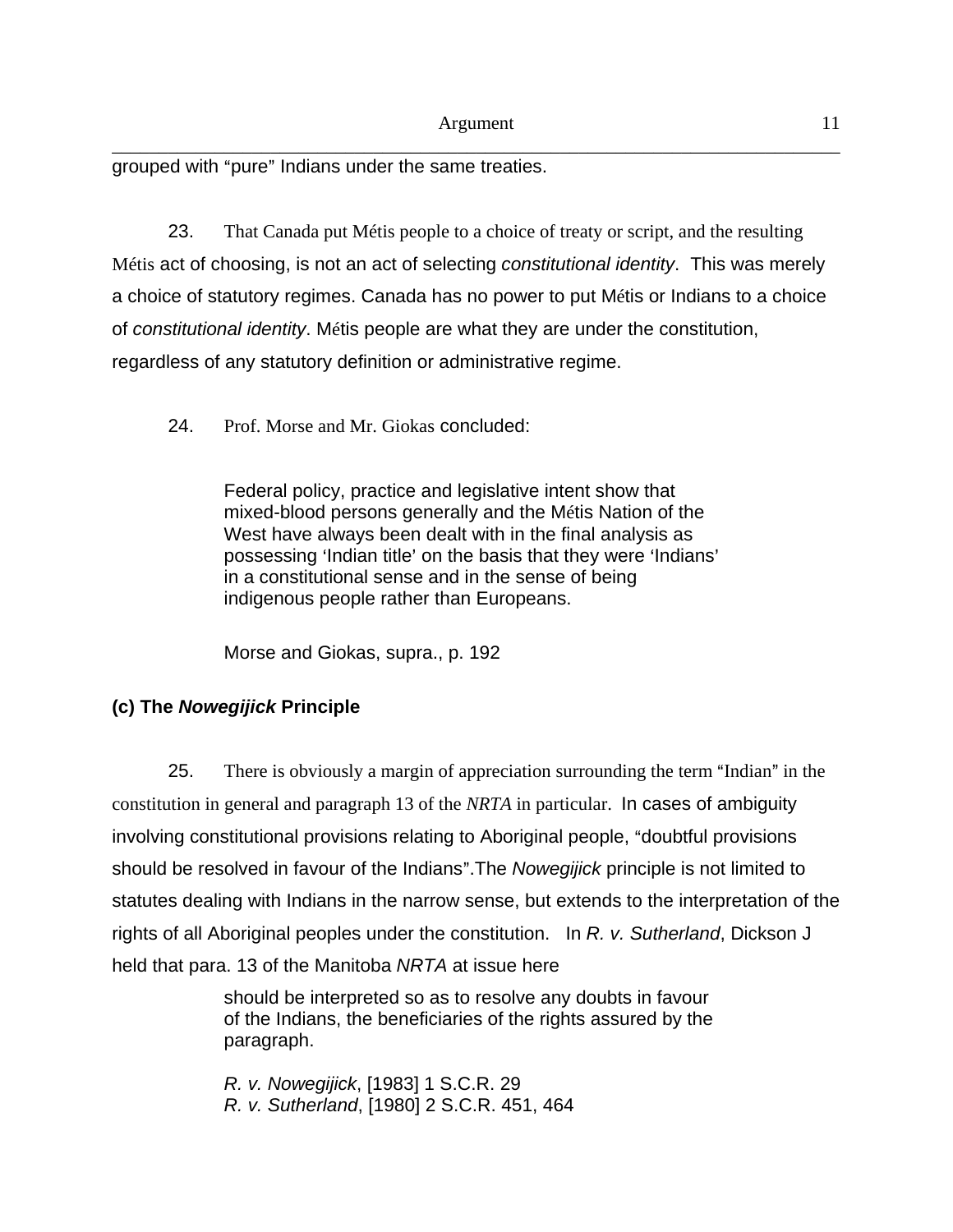*R. v. Sparrow*, [1990] 1 S.C.R.1075 at 1106.

26. This principle is particularly relevant to an Aboriginal group as traditionally disadvantaged as the Métis because

> Underlying *Nowegijick* is an appreciation of societal responsibility and a concern with remedying disadvantage.

*Mitchell v. Peguis Band*, [1990] 2 S.C.R. 85 at para. 15

27. In this appeal Manitoba argues (*Respondent*=*s Factum*, para 107) that the *Nowegijick* principle should operate to prevent paragraph 13 of the *NRTA* from being interpreted to include the Métis as "Indians". Manitoba claims that Indians currently enjoying sustenance harvesting rights will be detrimentally affected by recognizing Métis constitutional rights.

28. The right to hunt big game in Manitoba is not currently limited to Indians. Manitoba allows non-Aboriginal people, without constitutional rights, to hunt for recreation, for sport and for food. Manitoba comprises a huge land mass, which is sparsely populated. There is no evidence whatsoever of scarcity in this case, as there was no evidence of scarcity in *Powley*. It is specious and dishonourable for governments to invent a non-existent conflict between Métis and Indians about harvesting game when no representative of any Indian Nation has appeared before any court in this case, or any court in *Powley*, to make or support this point.

*R. v. Powley* (2000), 47 O.R. (3d) 30 at para. 68.

*R. v. Powley* (2001), 53 O.R. (3d) 35 (Ont. C.A.) at para. 55 ("Other aboriginal hunters who enjoy treaty rights are allowed unrestricted hunting rights, and conservation concerns have not reached the stage where non-aboriginal hunters are forbidden access to the resource".)

## **(d) The Purpose of paragraph 13 of the** *NRTA*

29. The purpose of paragraph 13 of the *NRTA* is to protect those Aboriginal people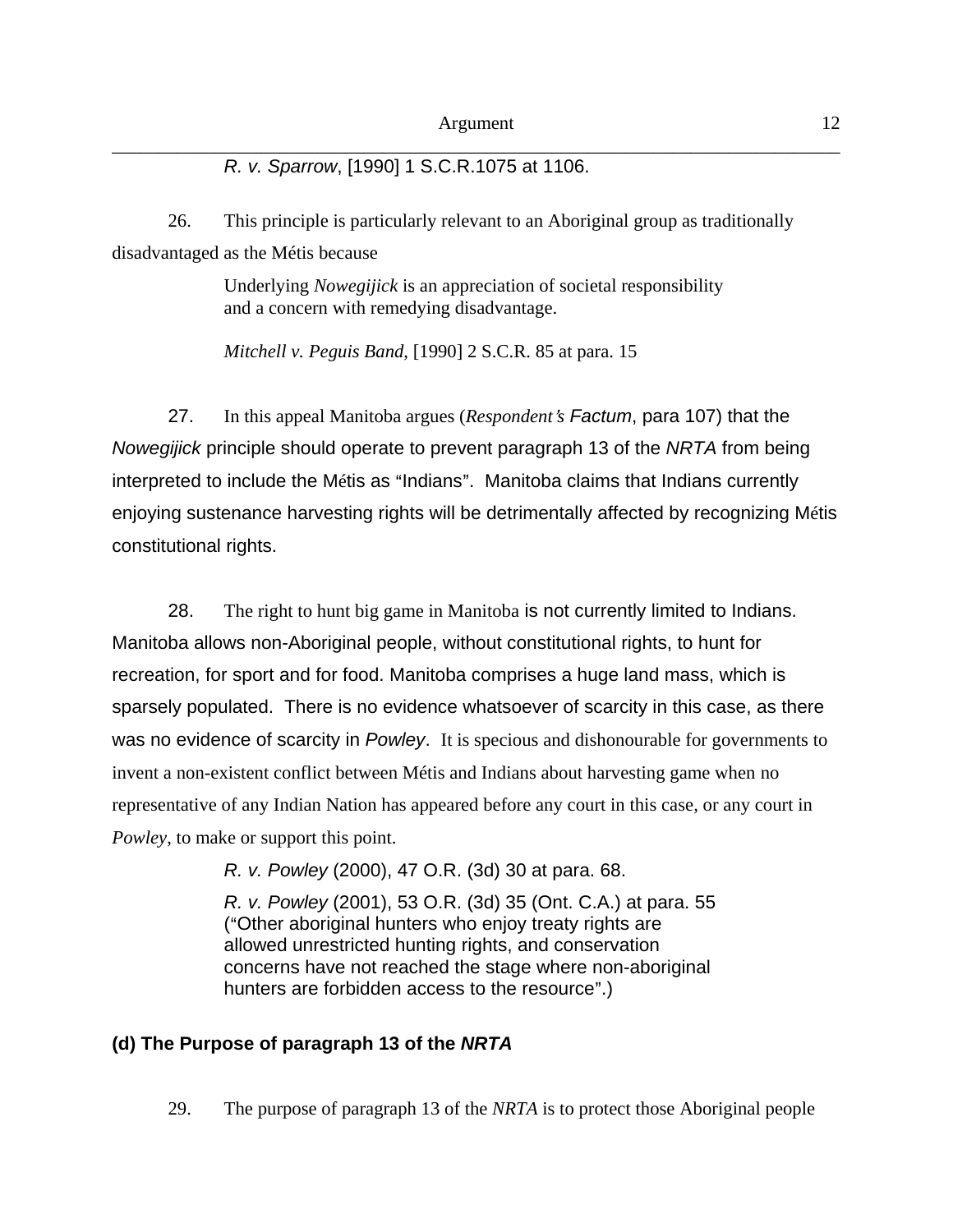who rely on subsistence hunting for survival from unjustified uses of the Province's new regulatory powers over natural resources. Paragraph 13 should be interpreted in light of the interest it was meant to protect.

30. The reference to "Indians" in para. 13 is a generic term, co-equal with the current term "Aboriginal people"; it cannot be tortured to express an implicit intention to exclude the Métis. If the Métis were meant to be excluded from the protection of para. 13, they would have been *expressly* excluded, in the way Métis scrip takers were expressly excluded from being accounted an "Indian" under the *Indian Act*.

RCAP, *Report*, Vol. 4, p. 370.

31. The Métis have traditionally relied upon the hunt as a means of sustenance. This is a concurrent finding of fact in the Courts below, and should not be disturbed here. The Court of Appeal acknowledged a Afirm finding by the Trial Judge that hunting was integral to the Métis way of life".

Appellant's Record, p. 244, para. 54.

32. The Federal Government was well aware of this fact at the time of the *NRTA*. RCAP observed: There is evidence that the scrip commissioner, Mr. McKenna (who also happened to be the treaty commissioner) assured the Métis in the area covered by Treaty 10 that their way of life would not be affected by accepting scrip. Most Métis, like their Indian relations and neighbours, had no other way to survive, a point supported by the commissioner in his report".

RCAP, *Report*, Vol. 4, p. 360.

33. It is an affront to the honour of the Crown to suppose that the *NRTA,* subtly and implicitly, made the Métis' need to feed themselves by their traditional methods dependent on the pleasure of the province.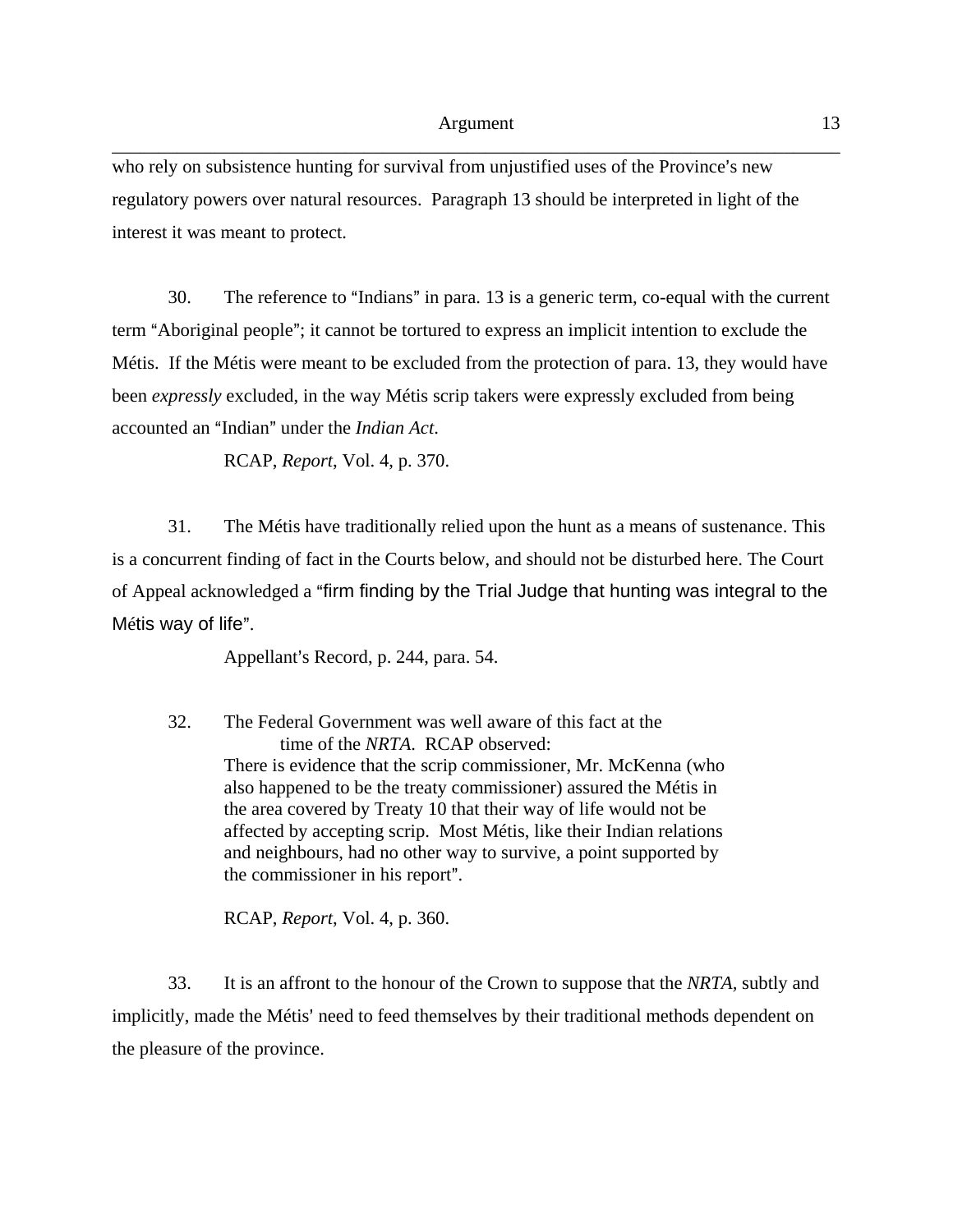34. Many Métis people in Manitoba and elsewhere continue to rely upon the hunt as a means of survival. RCAP observed that even today "...significant numbers of Métis continue to follow traditional lifestyles...".

RCAP, *Report*, Vol. 4, p. 215

#### **(e) Metis who were Indians in 1870 are the same Metis who were Indians in 1930**

35. Mr. Blais' Métis ancestors, and approximately 8000 Métis like them, received land grants under s. 31 of the *Manitoba Act* because Canada considered them Indians possessed of Indian title. As Cartier said in the House (para 13 above), because of these "Indians" the land grant was made; because these "Indians" would form a majority, the new Province of Manitoba was made small; and, anomalously, because these "Indians" would be the provincial majority, Canada kept control of the lands.

*R. v. Blais*, per Swail, Prov. C.J., at para 153-4

36. As the direct descendant of one of these "Indians", Mr. Blais is an "Indian"; as the direct descendants of the other 8000 "Indians" of 1870, the Manitoba Métis of 1930 and today are "Indians" in the relevant sense. Canada must be taken to have considered them as such when it regularized the anomaly created in consequence of the 1870 "Indians" by the *NRTA* in 1930, and safeguarded "Indian" rights by para. 13.

37. *NRTA heading "Indian Reserves".* It is unsound to conclude from the heading "Indian Reserves" atop *NRTA* para 11, and the reference in para 11 to "treaties with Indians of the Province", that *NRTA* para. 13 is limited to *'Indian Act* Indians', and thus excludes Métis. Contrary to this reasoning, this court ruled that treaty entitlement does not depend on Indian status or reserve residence. Contrary to this reasoning, over one-hundred-thousand-people without Indian status, living off reserve, have been acknowledged by Parliament to be 'Indians' by Bill C-31. Canada has a large population of non status 'Indians' which this Court acknowledged in *Lovelace*. Canada has a large population of off reserve 'Indians' which this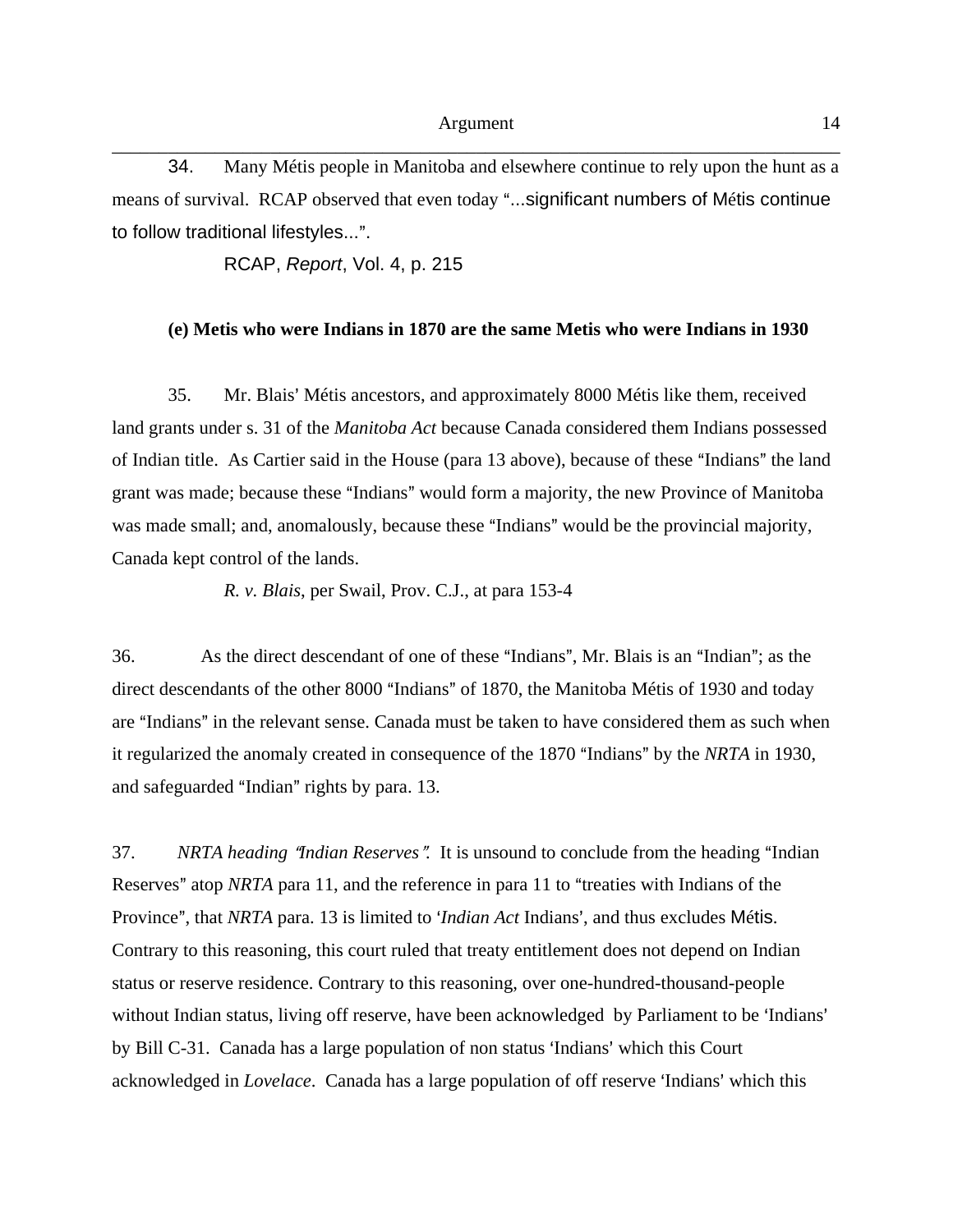Court acknowledged in *Corbiere*. The facile reliance on the 'Indians Reserves' heading overlooks the correct test for treaty entitlement, these crucial non-status and off reserve Aboriginal issues, and these wrongful exclusions from Indian status and reserves. This sterile and purposeless textual sleight of hand cannot determine the constitutional boundaries of 'Indians'

> *R. v. Simon*, [1985] 2 S.C.R. 387, at paras. 43-44 (treaty entitlement test  $=$  "sufficient connection" to treaty signatories, not Indian registration or reserve residence) *R.* v. *Fowler* (1993), 134 N.B.R. (2d) 361 (sufficient connection test applied to non-status Indian) RCAP, Report, IV, s. 3.2 (discussion of Bill C-31) *Lovelace v. Ontario*, [2000] 1 S.C.R. 950 *Corbiere v. Canada*, [1999] 2 S.C.R. 203

38. *James Gallo's 'evidence'*. Nor does this method gather strength from the 'evidence' of James Gallo, a middle manager with Indian and Northern Affairs Canada's Manitoba Regional office. Mr. Gallo gave his views on the ultimate issue before this Court. He did not use accepted methods of constitutional interpretation. He relied on erroneous assumptions about treaty entitlements. He relied on a letter from Duncan Cameron Scott, the well know Deputy Superintendent General of Indian Affairs, who administered the *Indian Act* with policies we now consider racist.

> I want to get rid of the Indian problem...Our object is to continue until there is not a single Indian in Canada that has not been absorbed into the body politic and there is no Indian question...

see Cairns, *Citizens Plus* (2000), p. 17

39. *Constitutional policy*. Some say we should not "begin to treat Métis like Indians, encouraging them to withdraw among themselves ... they should be encouraged to integrate into society".

T. Flanagan, *First Nations Second Thoughts* (McGill-Queen's UP, 2000) p. 196

40. This Court is invited to reply that the genius of Canada is to promote a strong sense of overarching loyalty to the Canadian state by encouraging distinctive identities to preserve,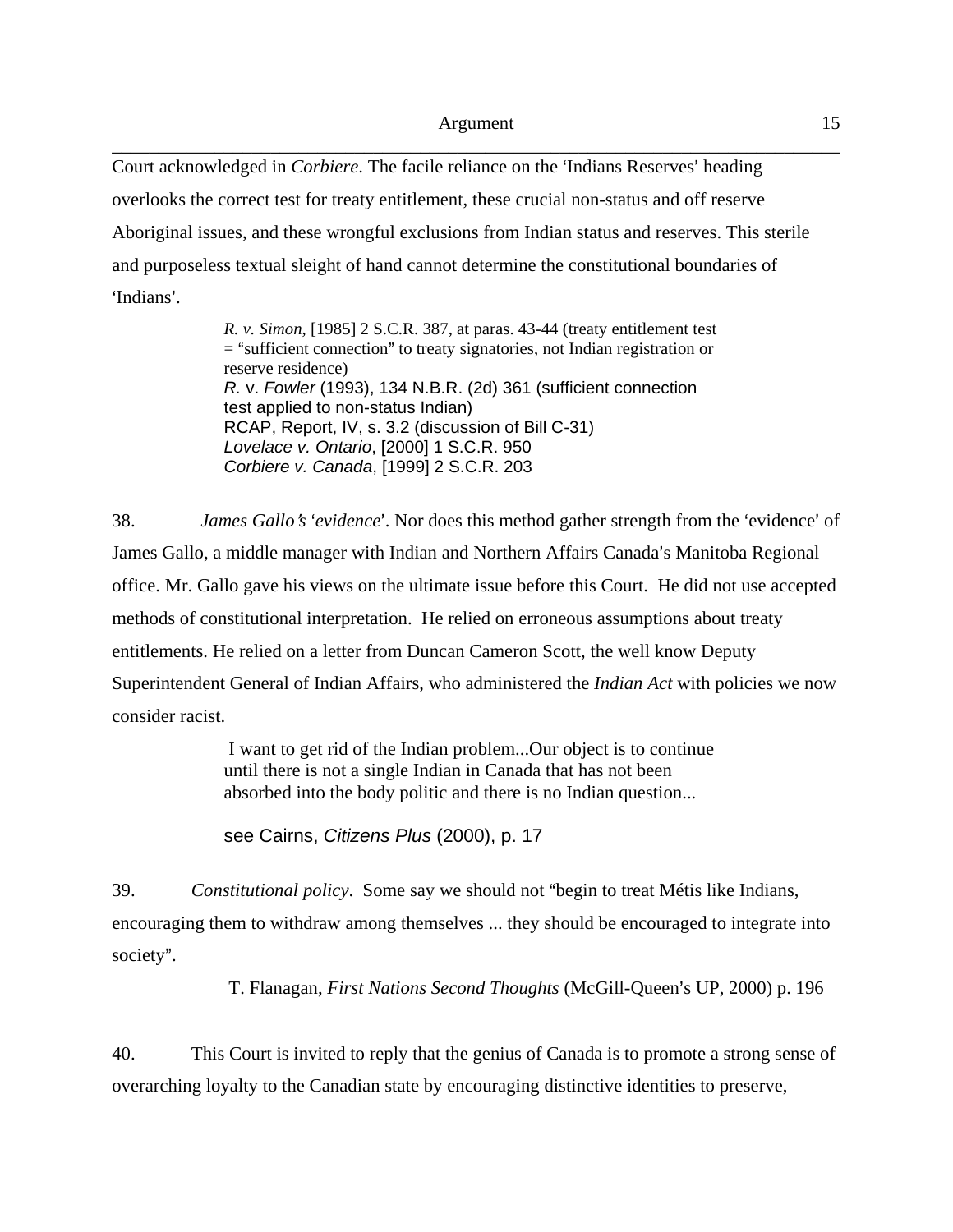promote and take pride in their cultural heritage. This Court is invited to reply in the words this court used in *Zundel*:

> People must be able to take pride in their roots, their religion and their culture. It is only then that people of every race, colour, religion and nationality can feel secure in the knowledge that they are truly equal to all other Canadians. Thus secure in the recognition of their innate dignity, Canadians of every ethnic background can take pride in their original culture and a still greater pride in being Canadian. Section 27 strives to ensure that in this land there will be tolerance for all based on a realization of the need to respect the dignity of all.

*R. v. Zundel*, [1992] 2 S.C.R. 731, para 189

41. Traditional hunting is fundamental to Métis culture and identity.

The Métis Nation culture is an Aboriginal culture, rooted in the land, and almost all who self-identify as Métis attach great value to the practice and preservation of traditional land-based activities...

RCAP, *Report*, IV, p. 232-33

42. "[F]rom a moral and political perspective", the RCAP Commissioners wrote, "Métis" people in the prairie provinces have the same need, and in our view the same moral right as their First Nation counterparts to seek sustenance from unoccupied public lands".

> In some cases, the need for change in provincial policies concerning Métis food harvesting is especially urgent because the individuals affected need the food for sustenance. The exclusion of Métis people from the food exemption has hit the poor the hardest. They should not have to await the outcome of prolonged political negotiations to feed their families.

RCAP, *Report*, IV, p. 250

## **PART IV - ORDER REQUESTED**

43. Intervener requests that the appeal be allowed and the constitutional question answered as follows: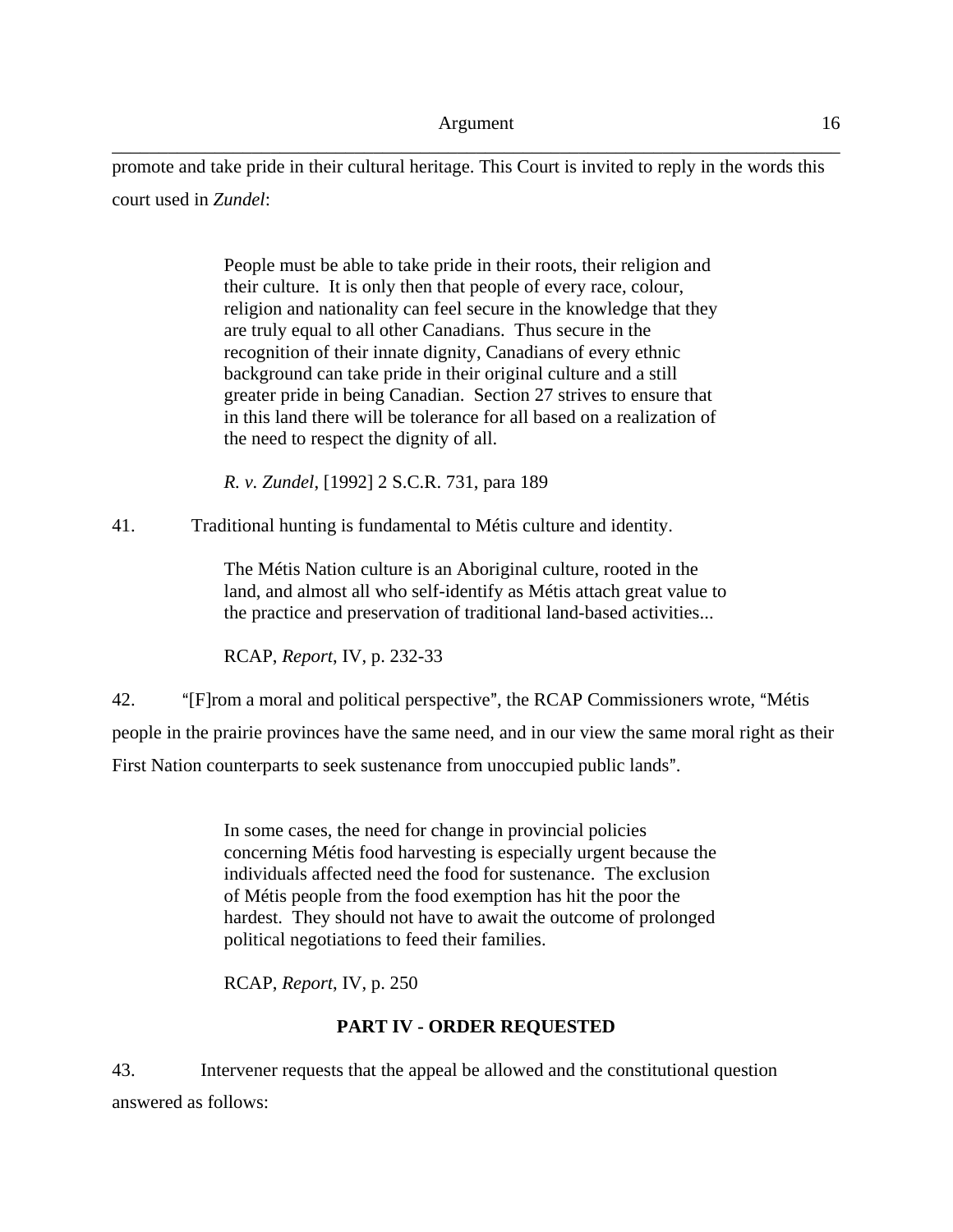*The Appellant, being a Métis, is encompassed by the term "Indian" in paragraph 13 of the Natural Resources Transfer Agreement, 1930, as ratified by the Manitoba Natural Resources Act, (1930) 20-21 Geo. V, c.29 and confirmed by the Constitution Act (1930), 20-21 Geo. V, c. 26, and thereby is not in violation of s. 26 of the Wildlife Act.*

ALL OF WHICH IS RESPECTFULLY SUBMITTED this 06<sup>th</sup> day of December, 2002.

Joseph Eliot Magnet Counsel for the Intervener, Congress of Aboriginal People

\_\_\_\_\_\_\_\_\_\_\_\_\_\_\_\_\_\_\_